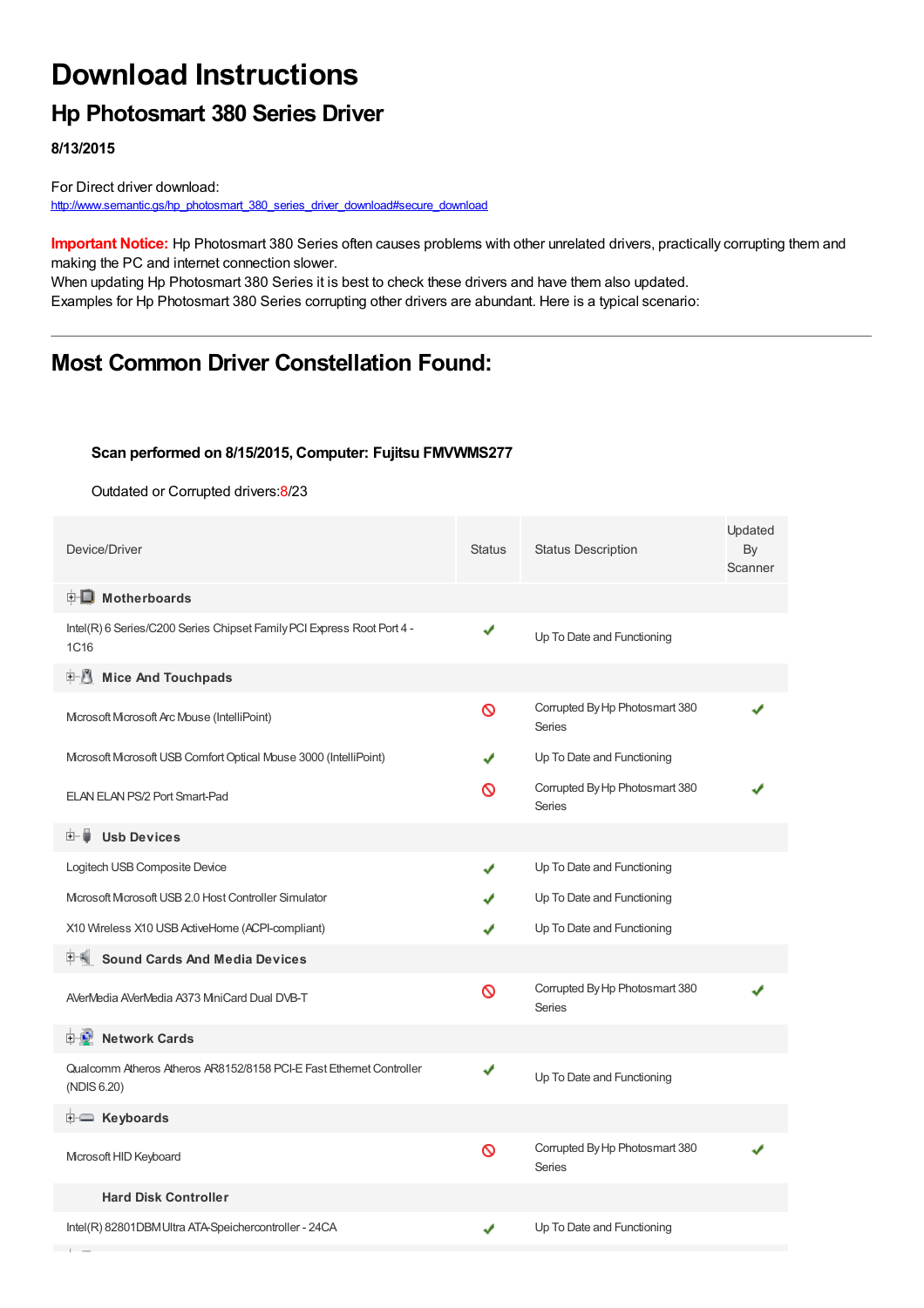#### **Others**

| Nokia Nokia C6-00 USB OBEX                                                      | ଷ | Corrupted By Hp Photosmart 380<br>Series |  |
|---------------------------------------------------------------------------------|---|------------------------------------------|--|
| Intel Intel(r) AIM External TV Encoder Driver 0                                 | ✔ | Up To Date and Functioning               |  |
| Intel Intel(r) AIM External Flat Panel Driver 0                                 | ∾ | Corrupted By Hp Photosmart 380<br>Series |  |
| Microsoft HID-compliant device                                                  | ∾ | Corrupted By Hp Photosmart 380<br>Series |  |
| Texas Instruments Texas Instruments PCI7420 Integrated FlashMedia<br>Controller | ∾ | Corrupted By Hp Photosmart 380<br>Series |  |
| Broadcom Broadcom GNSS 4752 Geolocation Sensor                                  |   | Up To Date and Functioning               |  |
| <b>D</b> Cameras, Webcams And Scanners                                          |   |                                          |  |
| Importek USB Composite Device                                                   | ✔ | Up To Date and Functioning               |  |
| Video Cards                                                                     |   |                                          |  |
| ATI ATI MOBILITY RADEON 9600/9700 Series                                        | ✔ | Up To Date and Functioning               |  |
| <b>E</b> Input Devices                                                          |   |                                          |  |
| Sony Sony Programmable I/O Control Device                                       | ✔ | Up To Date and Functioning               |  |
| 中·W Port Devices                                                                |   |                                          |  |
| PROLINK PROLINK Voice Device (COM9)                                             | ✔ | Up To Date and Functioning               |  |
| <b>E</b> Monitors                                                               |   |                                          |  |
| Sony Digital Flat Panel (1024x768)                                              | ✔ | Up To Date and Functioning               |  |
| <b>E-6</b> Mobile Phones And Portable Devices                                   |   |                                          |  |
| <b>Acer NOKIA</b>                                                               |   | Up To Date and Functioning               |  |

## **Hp Photosmart 380 Series Driver Models:**

| <b>Driver Model</b>                                 | <b>Original</b><br><b>Upload Date</b> | Last<br><b>Modification</b> | <b>Driver File</b>                         | <b>File</b><br><b>Size</b> | <b>Most Compatible</b><br><b>Computer Model</b> | <b>Availabilty To</b><br><b>Scanner</b> |
|-----------------------------------------------------|---------------------------------------|-----------------------------|--------------------------------------------|----------------------------|-------------------------------------------------|-----------------------------------------|
| <b>Hp Photosmart 380</b><br><b>Series 2.12602.1</b> | 11/21/2014                            | 8/6/2015                    | j-2.12602.1.exe                            | 80kb                       | Sony VGNFW590G,                                 | J                                       |
| <b>Hp Photosmart 380</b><br><b>Series 70498</b>     | 11/19/2014                            | 8/6/2015                    | -70498.exe                                 |                            | 137kb Fujitsu FMVA56CWG,                        | J                                       |
| <b>Hp Photosmart 380</b><br><b>Series L30897</b>    | 10/11/2014                            | 8/3/2015                    | hp photosmart 380 series-<br>130897.exe    | 56kb                       | Lenovo 2007WVJ.                                 | ✔                                       |
| <b>Hp Photosmart 380</b><br><b>Series 2.12298</b>   | 9/20/2014                             | 8/4/2015                    | hp_photosmart_380_series-<br>2.12298.exe   | 42kb                       | HPPS568AA-ABA A1019H                            | J                                       |
| <b>Hp Photosmart 380</b><br><b>Series 721,170</b>   | 10/11/2014                            | 8/6/2015                    | hp_photosmart_380_series-<br>721.170.exe   |                            | 130kb HPP6-2475eo,                              | ✔                                       |
| <b>Hp Photosmart 380</b><br><b>Series 62628</b>     | 9/20/2014                             | 8/10/2015                   | xtfuzjxrw-62628.exe                        | 24kb                       | HPHP Eite 7000 Mcrotowe,                        |                                         |
| <b>Hp Photosmart 380</b><br><b>Series 80281.1</b>   | 7/30/2014                             | 8/10/2015                   | hp_photosmart_380_series-<br>80281.1.exe   |                            | 202kb Fujitsu FM/NA1CC,                         | J                                       |
| <b>Hp Photosmart 380</b><br><b>Series F1.1970</b>   | 2/5/2015                              | 8/10/2015                   | hp_photosmart_380_series-<br>f1.1970.exe   |                            | 135kb Sony VPCF136FX                            | J                                       |
| <b>Hp Photosmart 380</b><br><b>Series 232.122.1</b> | 10/10/2014                            | 8/9/2015                    | sipd-232.122.1.exe                         |                            | 141kb HPPN111AA-ABFt760.f,                      |                                         |
| <b>Hp Photosmart 380</b><br><b>Series 1.102.107</b> | 11/2/2014                             | 8/8/2015                    | hp_photosmart_380_series-<br>1.102.107.exe |                            | 189kb Gigabyte Z68MA-D2H-B3,                    |                                         |
| <b>Hp Photosmart 380</b>                            | 7/25/2014                             | 8/10/2015                   | hp_photosmart_380_series-                  |                            | 122kh Sony VGN-SR25T P                          | ✔                                       |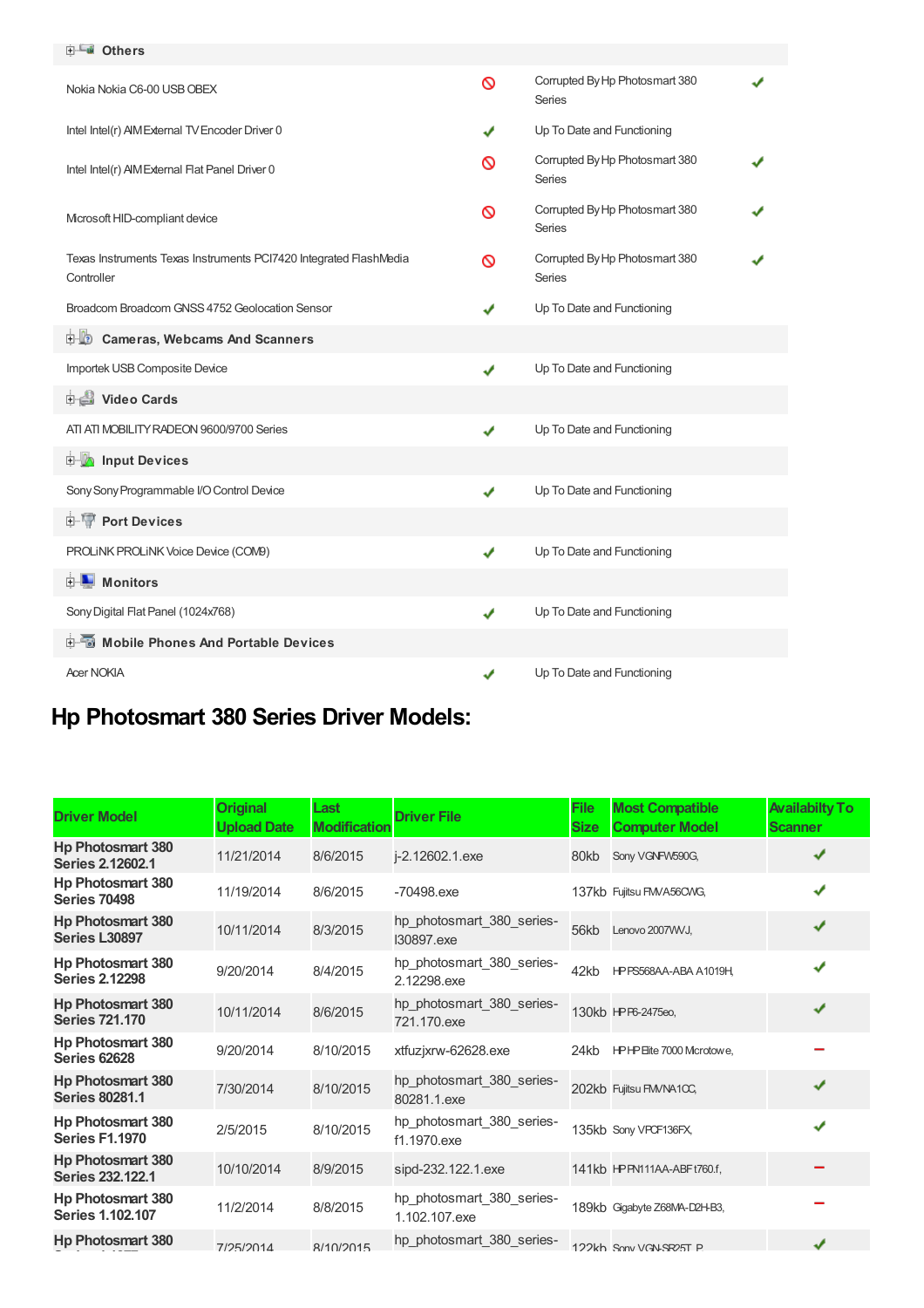| <b>Series 1.1877</b>                                | $I I L U I L U I T$ | U1 U1 U1 U | 1.1877.exe                                 |      | $1221W$ will variously                |   |   |
|-----------------------------------------------------|---------------------|------------|--------------------------------------------|------|---------------------------------------|---|---|
|                                                     |                     |            |                                            |      |                                       |   |   |
| Hp Photosmart 380<br><b>Series 2.121.196</b>        | 10/29/2014          | 8/11/2015  | $-2.121.196$ .exe                          |      | 115kb HPCQ2800EEm                     |   | ✔ |
| <b>Hp Photosmart 380</b><br><b>Series 62898</b>     | 11/28/2014          | 8/5/2015   | hp_photosmart_380_series-<br>62898.exe     | 90kb | HPHP Compaq nc6220,                   |   |   |
| <b>Hp Photosmart 380</b><br><b>Series 40732</b>     | 9/17/2014           | 8/11/2015  | hp_photosmart_380_series-<br>40732.exe     | 79kb | ASUS M50V,                            | ✔ |   |
| <b>Hp Photosmart 380</b><br><b>Series Z23932.1</b>  | 1/16/2015           | 8/8/2015   | hp_photosmart_380_series-<br>z23932.1.exe  |      | 56kb HPHP Pavilion zd8000,            |   |   |
| <b>Hp Photosmart 380</b><br>Series H70604           | 7/25/2014           | 8/13/2015  | hp photosmart 380 series-<br>h70604.exe    | 33kb | NEC PC-VW970BS,                       |   | ✔ |
| <b>Hp Photosmart 380</b><br><b>Series 32782.1</b>   | 1/16/2015           | 8/10/2015  | hp_photosmart_380_series-<br>32782.1.exe   |      | 178kb Packard Bell IMEDIA 6460,       | ✔ |   |
| <b>Hp Photosmart 380</b><br><b>Series 20299</b>     | 12/13/2014          | 8/9/2015   | vjityr-20299.exe                           | 73kb | LG P210-G.AEW3C1,                     |   | ✔ |
| <b>Hp Photosmart 380</b><br><b>Series 1.10720</b>   | 10/6/2014           | 8/6/2015   | hp photosmart 380 series-<br>1.10720.exe   |      | 116kb NEC PC-LL550KJ1K,               | ✔ |   |
| <b>Hp Photosmart 380</b><br><b>Series 2.10441.1</b> | 9/12/2014           | 8/5/2015   | hp_photosmart_380_series-<br>2.10441.1.exe | 42kb | Sony VGN-FE21HR                       | ✔ |   |
| <b>Hp Photosmart 380</b><br><b>Series 701.129</b>   | 10/9/2014           | 8/7/2015   | hp_photosmart_380_series-<br>701.129.exe   |      | 53kb LGN550-PE50K,                    | ✔ |   |
| <b>Hp Photosmart 380</b><br><b>Series 22909</b>     | 12/21/2014          | 8/4/2015   | hp_photosmart_380_series-<br>22909.exe     |      | 191kb NEC PC-LS450JS6W,               | ✔ |   |
| <b>Hp Photosmart 380</b><br><b>Series X331.140</b>  | 10/9/2014           | 8/5/2015   | hp_photosmart_380_series-<br>x331.140.exe  |      | 107kb Apple IMac5,1,                  | ✔ |   |
| <b>Hp Photosmart 380</b><br><b>Series 8221.12.1</b> | 8/22/2014           | 8/9/2015   | hp_photosmart_380_series-<br>8221.12.1.exe |      | 178kb Sony VGNBZ579N03,               | ✔ |   |
| <b>Hp Photosmart 380</b><br>Series 868              | 10/8/2014           | 8/4/2015   | hp_photosmart_380_series-<br>868.exe       |      | 206kb Gateway M-152S,                 | ✔ |   |
| <b>Hp Photosmart 380</b><br><b>Series 81.1432</b>   | 12/10/2014          | 8/11/2015  | hp_photosmart_380_series-<br>81.1432.exe   |      | 159kb HPDV9304EU,                     | ✔ |   |
| <b>Hp Photosmart 380</b><br><b>Series 30308</b>     | 10/12/2014          | 8/10/2015  | toawsxx-30308.exe                          |      | 113kb Sony VGN-FW54E,                 | ✔ |   |
| <b>Hp Photosmart 380</b><br><b>Series 1.1637</b>    | 1/11/2015           | 8/6/2015   | hp_photosmart_380_series-<br>1.1637.exe    |      | 129kb Sony SVS1311B4E,                | ✔ |   |
| <b>Hp Photosmart 380</b><br><b>Series 8321.12.1</b> | 9/3/2014            | 8/7/2015   | hp photosmart 380 series-<br>8321.12.1.exe |      | 152kb IBM ThinkPad R50e,              | ✔ |   |
| <b>Hp Photosmart 380</b><br><b>Series O62369</b>    | 8/13/2014           | 8/6/2015   | hp_photosmart_380_series-<br>o62369.exe    |      | 171kb Sony VPOEC390X,                 | ✔ |   |
| <b>Hp Photosmart 380</b><br><b>Series 2.10369</b>   | 12/2/2014           | 8/6/2015   | atwwc-2.10369.exe                          | 54kb | Compaq PW783AA-ACJ SR1425IL<br>FD440, |   |   |
| <b>Hp Photosmart 380</b><br><b>Series S1.12346</b>  | 10/19/2014          | 8/5/2015   | netpkebx-s1.12346.exe                      | 36kb | Toshiba SATELLITE C855-20M            |   |   |
| <b>Hp Photosmart 380</b><br><b>Series A80697</b>    | 9/6/2014            | 8/8/2015   | no-a80697.exe                              |      | 141kb WIPRO WSG37555W7-0288,          | ✔ |   |

### **Typical Driver constellation for scanned computers:**

### **Data derived from 942 scans made on these 415 computers from 9/1/2014 to 7/31/2015:**

Sony VGN-NS190J, Sony VGN-NS90HS 6 W, HPHP Pavilion dv9000 GU136EA#ABF, Sony VGC-LT91S, HPHP ProBook 6560b, Packard Bell IMEDIAD9351 AIO, NEC PC-MY30VBZED, Lanix LANIX CORP 4030, Fujitsu FM/NFA55K, HP PY142AA-AB3 w5180d, EUROCOM Panther 5D, Acer TravelMate P455, HP Presario R4000, Toshiba Dynabook R634/E25K, Lenovo 9349W1R, Sony VGX-X90P, IBM8113WSU, MDGComputers Prism Vx7500VTi, HP GU631AA-UUW a6225.sc, Lenovo 6457WKW, HP FL210AA-ABVa6512.me, LGR380-AP6BK, Advent DT2, HP EZ009AA-AB3 a1575l, Lenovo ThinkPad W700, Sony VGN-UX50, HP GG692AA-ABZ s3130.it, Packard Bell OneTwo M3450, Toshiba SATELLITE C870-1HG, I-MOBILE TPC-2A, NEC PC-GL20ES3L6, HP 520-1070uk, HP PN089AA-ABF m1180.f, Toshiba SATELLITE L850-1R7, Panasonic CF-53AAC01FG, Sony VGN-SZ77TN C, Compaq GS367AA-AB4 SR5175CF, Sony VGN-TZ35FN, Lenovo A619137, IBMSystem x3200 M3 -[732842G, Panasonic CF-30CCQCZBM, Lenovo ThinkPad T420s, ASUS K52JT, HP PS568AA-ABAA1019H, NEC PC-GV286VZAU, Sony PCG-U101, SAMSUN Q308, HP WX217AV-ABAMS230z, Packard Bell ISTARTD3180, IpexI.T.GHavre series, Acer Aspire M7200, Lenovo 1S1680036940055,Compusys PLCTowe, SonySVL2412V1EB, Sony VGN-FW140AE, Toshiba Satellite A100-386, Datateknik EXPER, NEC NEC POWERMATE S8310-2001, NEC PC-MJ25XRZWDSBG, LG R490-K.ARA2BA3, Compal DL7x, Fujitsu FMVFE90DBY, Supermicro PDSG4, Lenovo 00P3799, VIA7VTXH, IBM81838HJ, Supermicro C2SBC-Q, Sony VGNZ890G, Epson Endeavor AT205, HP VS179AA-ABH p6250nl, Fujitsu FMMFD80N, NEC PC-VL150GS, Lenovo ThinkPad Edge E431, NEC PC-MK33LBZCE, Dimotion PCDBS09P, Lenovo ThinkPad L430, IBM 818388J,HP100-5158,NECPC-LM530WH6B, Lenovo ThinkCentre A52, PanasonicCF-30KBPAX2M,HPGX609AAR-ABAm9160f, Lenovo 6463Y3W, Acer TravelMate 8531, IBMIBMSystem x3450 79483CX, NEC PC-VY17MRFEAEH1, HP 610-1130uk, Compaq PN182AA-ABS SR1210SF EL440, Acer AcerPower 8000, NEC PC VY16AEDAMFL2, SonyVGN-SZ140, IBMIBMSystem x3400 M3 Server -[7379Z7X, Fujitsu AMILOLi 2735, PanasonicCF-C1BEAADR, IBM818388J,HPRX884AA-ABA m8040, Acer TravelMate 8371, Intel LC-92T10, Packard Bell EasyNote\_BG47-V-054FR,HPD7219A-ABA555Y, Lenovo ThinkPad X60 Tablet, IBMIBMeServer m Mem- [7976KJG,HPHPE-367c, Lenovo ThinkCentre M58e, Packard Bell EasyNote TK36,HPPavilion ze8500, SonyVPCF13D4E, IBM81412EG,Gateway564GE, Lenovo ThinkCentre M81, Lenovo 7358W17, SonyVGN-TT1,GatewayGT5228J, Lenovo 209024U, Toshiba SATELLITEL870-17W, LGR580-U.ARD5WT,HPPavilion zd8000,